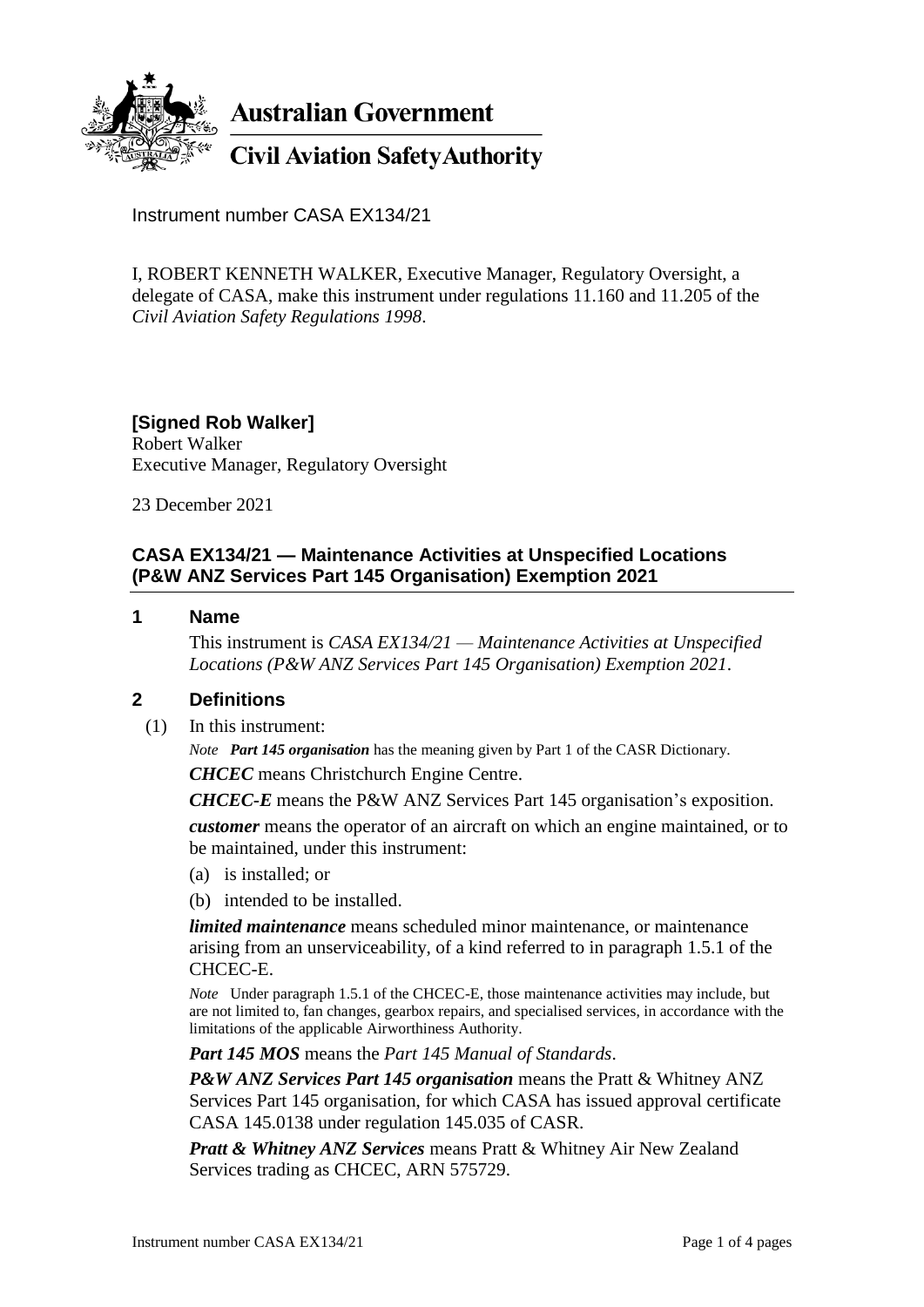*PSP* means Process/Service Procedure

*unspecified location* means a location that is not mentioned in the CHCEC-E as a line station or base at which limited maintenance may be carried out.

(2) A reference in this instrument to a provision of the CHCEC-E is taken to be a reference to the provision as existing at the time this instrument commences.

*Note* Subsection (2) is in compliance with paragraph 46AA (1) (b) of the *Acts Interpretation Act 1901*.

(3) A reference in this instrument to a document or form is a reference to a document or form mentioned, or included, in the CHCEC-E.

*Note* Documents and forms that are referred to in this instrument include CHCEC Form CQ1023 "Unspecified Locations Approval", CHCEC document PSP 1.5.1-1 and CHCEC Form CO1289 "Open Issues Form".

### **3 Application**

This instrument applies to limited maintenance:

- (a) carried out on an IAE V2500 (A1, A5 or D5 series) aircraft engine; and
- (b) by the P&W ANZ Services Part 145 organisation; and
- (c) under a contract between that organisation and a customer; and
- (d) at an unspecified location approved for that purpose under CHCEC Form CQ1023 "Unspecified Locations Approval".

### **4 Exemptions**

- (1) The P&W ANZ Services Part 145 organisation is exempt from compliance with subparagraph 145.045 (a) (v) and paragraphs 145.070 (1) (a) and (e) of CASR (in relation to paragraph 145.A.75 (b) of the Part 145 MOS and the CHCEC-E) to the extent that those provisions and that exposition prevent the performance of limited maintenance at an unspecified location.
- (2) The P&W ANZ Services Part 145 organisation is exempt from compliance with subparagraph 145.045 (a) (v) and paragraph 145.070 (1) (a) of CASR (in relation to paragraph 145.A.25 (b) of the Part 145 MOS) to the extent that those provisions require a particular standard for office accommodation at an unspecified location in support of limited maintenance.
- (3) The exemptions in subsections (1) and (2) are subject to the conditions mentioned in section 5 and Schedule 1.

### **5 Conditions for commencement of maintenance**

- (1) The P&W ANZ Services Part 145 organisation must ensure that:
	- (a) the facilities at an unspecified location to be used for the purposes of this instrument have been assessed in accordance with the CHCEC-E and found to meet its requirements; and
	- (b) any space or facility used for office accommodation at the unspecified location is suitably equipped to enable the relevant certifying engineer to satisfactorily complete any administrative or management-related tasks.
- (2) Before carrying out maintenance in accordance with this exemption, the P&W ANZ Services Part 145 organisation must ensure that it has adequate qualified personnel to carry out the relevant maintenance at the unspecified location approved for that purpose.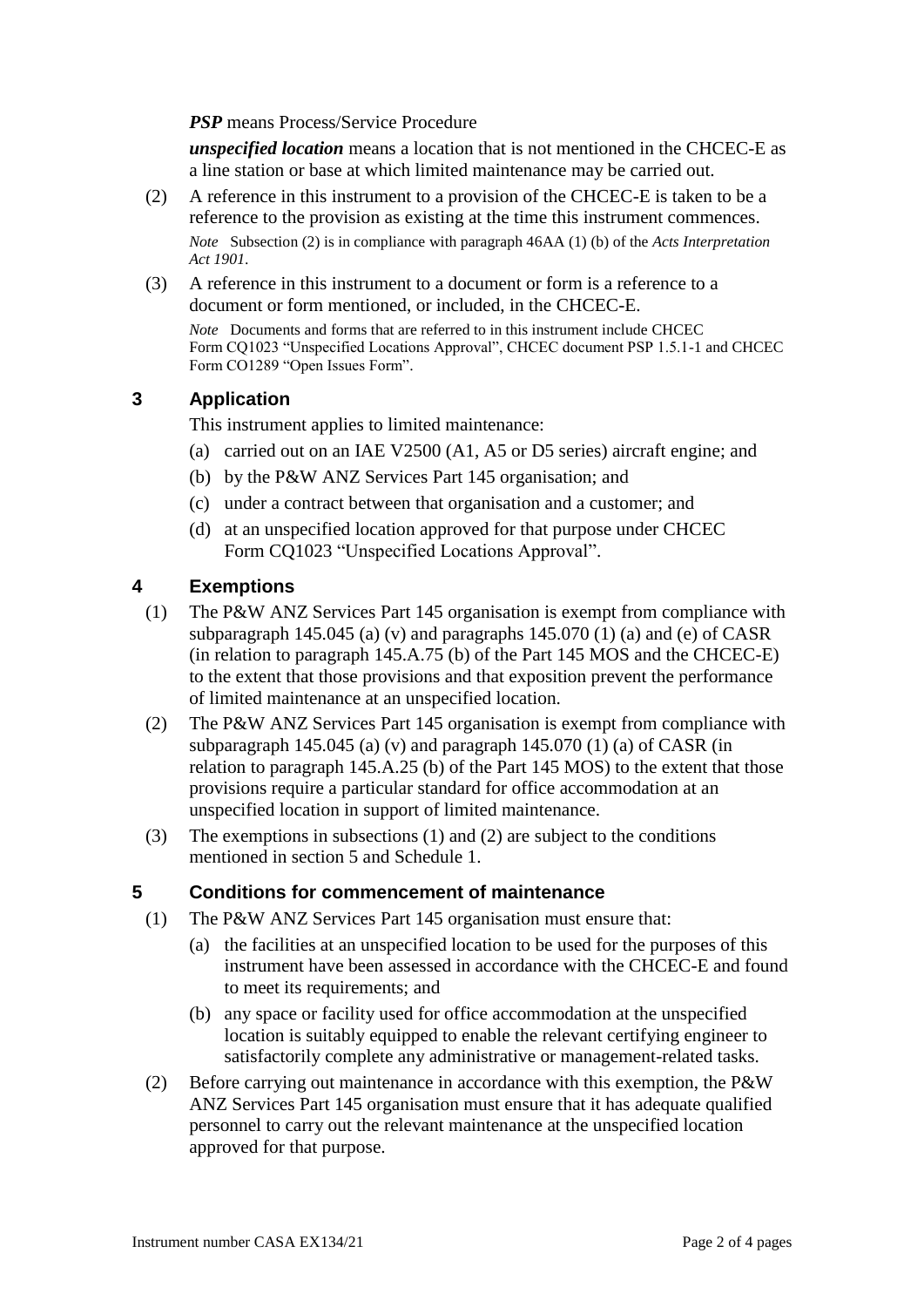- (3) In particular, the P&W ANZ Services Part 145 organisation must ensure that it complies with the Part 145 MOS and that the employees who will certify the completion of maintenance on the aeronautical product are authorised to do so.
- (4) Before commencing maintenance, P&W ANZ Services Part 145 organisation must ensure that:
	- (a) the required equipment and tools are available at the unspecified location; and
	- (b) the customer's maintenance representative has provided a clear and concise technical description, or work order, as to what maintenance has to be performed and the approved technical data that the maintenance has to be performed in accordance with; and
	- (c) the technical description or work order is in accordance with the contract entered into between the organisation and the customer for carrying out those maintenance activities.

### **6 Repeal**

This instrument is repealed at the end of 30 November 2024.

### **Schedule 1 Conditions applicable to carrying out maintenance**

- 1 The P&W ANZ Services Part 145 organisation must ensure that:
	- (a) the maintenance carried out at the unspecified location is carried out in accordance with the Part 145 MOS and the CHCEC-E; and
	- (b) it does not use an unspecified location for carrying out maintenance under this instrument for a period of more than 30 consecutive days without the prior written approval of CASA; and
	- (c) on-wing and off-wing maintenance is carried out in accordance with the CHCEC procedures in CHCEC document PSP 1.5.1-1; and
	- (d) on-wing and off-wing maintenance is certified and documented in accordance with the Part 145 MOS and the CHCEC-E; and
	- (e) any additional maintenance found to be necessary while carrying out maintenance at an unspecified location is documented and carried out in accordance with the requirements of section 5 and this Schedule; and
	- (f) all maintenance activities are recorded and that, at the conclusion of the maintenance activities, all required functional inspections and tests are detailed on CHCEC Form CO1289 "Open Issues Form" and provided to the customer in conjunction with the release to service; and
	- (g) if an unspecified location is found to be, or becomes, unsuitable for carrying out maintenance, work at the location is suspended until an alternative location is found or the problem with the location is remedied; and
	- (h) travel time taken by employees from their base or line station to an unspecified location before commencing work is taken into account for the purposes of calculating time at work and considering the effect of fatigue on their ability to perform their duties; and
	- (i) work records of maintenance carried out at an unspecified location are kept for at least 2 years.